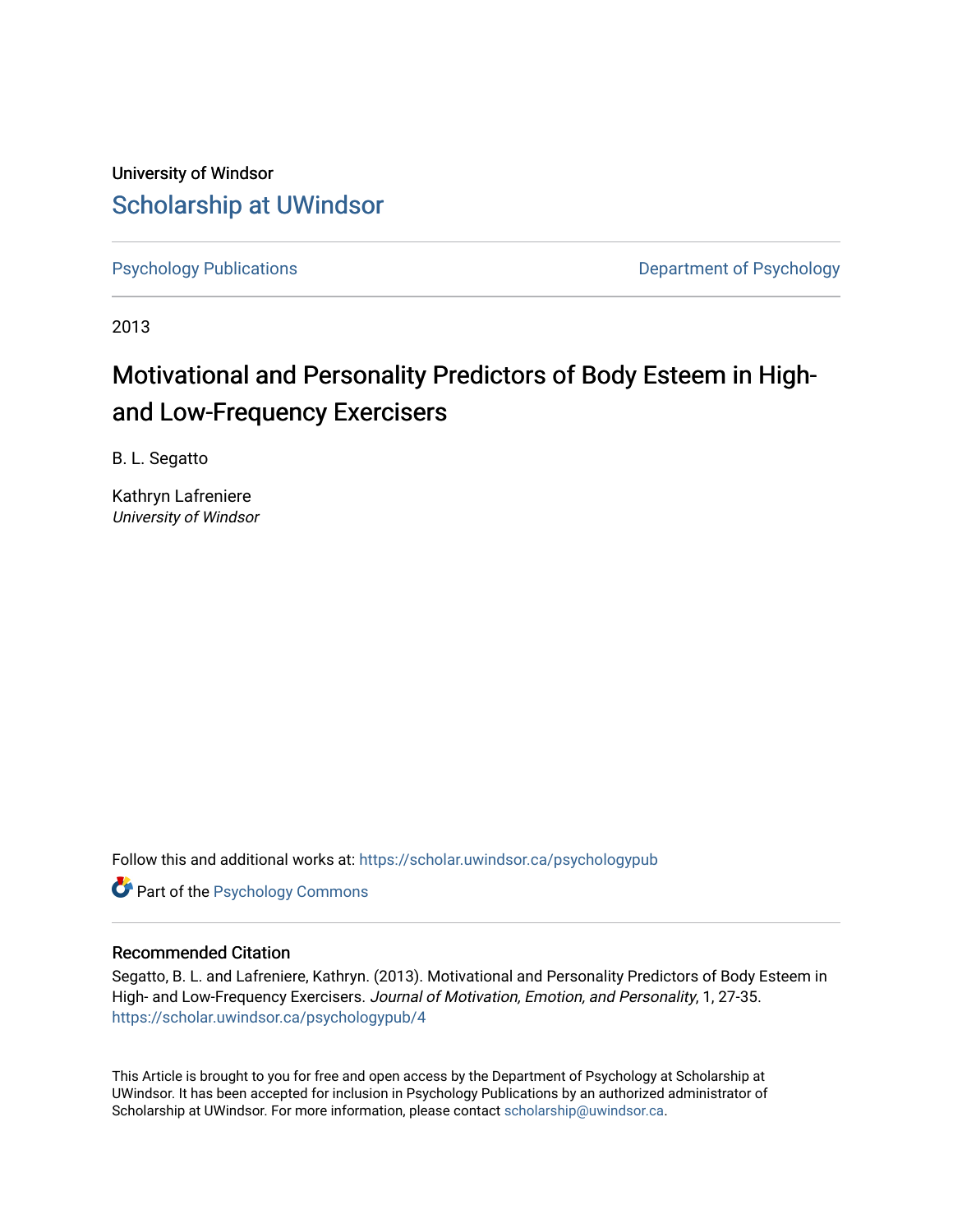## Motivational and Personality Predictors of Body Esteem in High- and Low-Frequency Exercisers

Bianca L. Segatto and Kathryn D. Lafreniere Psychology Department, University of Windsor, Windsor, Ontario, Canada

Active living is imperative to maintaining good health, and becoming involved in regular exercise at a young age is fundamental. The purpose of this study was to examine motivation for exercise among university students in relation to metamotivational dominance and body esteem. Participants in this study were 106 undergraduate students who were recruited from their psychology departmental participant pool and from the campus exercise facility at a mediumsized Canadian university. Participants completed an inventory that included the Motivational Style Profile, Big Five Inventory-10, Behavioral Regulation in Exercise Questionnaire, and the Body Weight and Image Self-Esteem Evaluation Questionnaire to assess personality, exercise motivation, and body esteem. High-frequency exercisers were found to be more paratelic dominant than low-frequency exercisers, and scored significantly higher on intrinsic, identified, and introjected regulation, indicating that they exercised for enjoyment, valued exercise outcomes, and wanted to avoid negative emotions associated with not exercising. Among highfrequency exercisers, positive body esteem was associated with high intrinsic and low extrinsic motivation for exercise, paratelic dominance, negativism dominance, and low neuroticism. For low-frequency exercisers, significant correlates of positive body esteem were autic mastery dominance, low BMI, low neuroticism, and lower levels of extrinsic and introjected motivation. Findings are discussed in terms of healthy and unhealthy motivations for exercise, and recommendations are made for tailoring health promotion strategies to metamotivational dominance.

*Keywords:* motivation, exercise, body esteem, telic dominance

Exercise has proven to be effective in maintaining general health and well being, managing disease and improving longevity (Barnes, 2010). For the purpose of this investigation, exercise is defined as planned, structured and repetitive physical activity designed to improve or maintain fitness (U.S. Department of Health and Human Services, 2000). It might be assumed that the known benefits of physical activity would be sufficient motivation for people to adopt a regular exercise regimen. Nonetheless, obesity and inactivity have increased dramatically over the past few decades in North America. In 2007 - 2009, the obesity rate for adults in Canada was 24.1%, while the prevalence of obesity in the United States was even higher, at 34.4%. These rates represent a significant increase since 1986, with prevalence of obesity rising by 10 percentage points in Canada and by 12 percentage points in the United States during this period. Among women, those aged 20 to 39 experienced the greatest

increase in obesity during this period (Shields, Carroll, & Ogden, 2011).

While the health benefits of exercise are now well established (e.g., Barnes, 2010), a key factor in health promotion is to understand what motivates individuals to engage in exercise as well as adhere to it. Expanding the breadth of knowledge in this area will aid in the development of programs and interventions that would be more effective in increasing exercise participation and adherence. Individualized programs can target specific skills or abilities, and take into account individual differences in personality and motivation to create a program suited to the person's unique needs and interests. The present study was undertaken to examine specific predictors of exercise motivation in university students, in order to inform strategies for increasing exercise participation.

Participation in physical activity is most often associated with leisure time, since the majority of occupations today are not high in physical demands (U.S. Department of Health and Human Services, 2000). Given that many exercise programs focus on attending a fitness center, they often neglect sport participation. Sports and recreation can be just as effective as an exercise program at a fitness center, depending on the individual's level of involvement. However, preferred style of physical activity may be contingent upon the

Correspondence concerning this article should be addressed to Bianca L. Segatto, 4713 Kominar Crt, Windsor, ON, N9G 2W6, Canada. E-mail: bianca.segatto@mail.mcgill.ca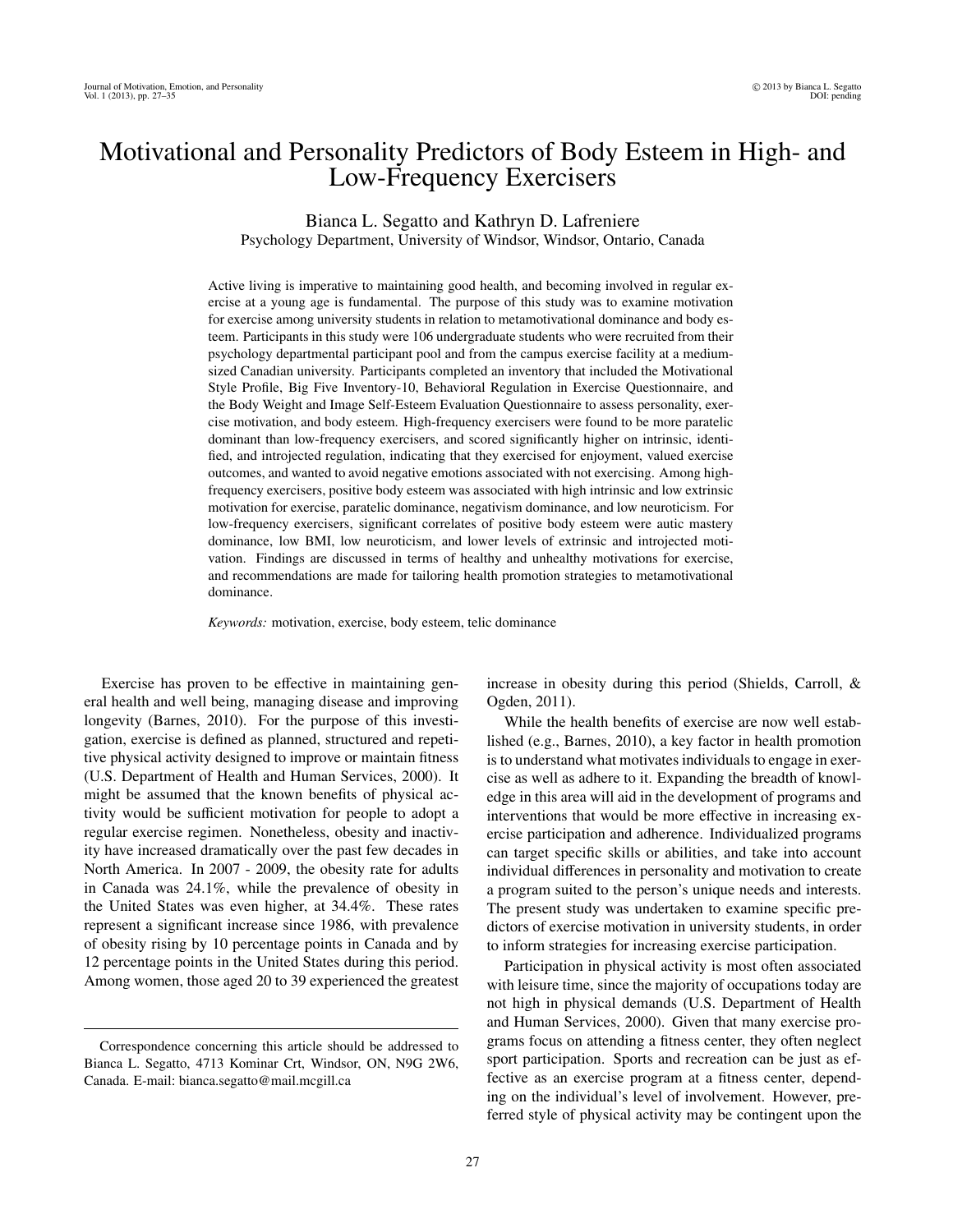individual and his or her personality and motivational tendencies. This is yet another reason to explore motivational styles for exercise. Previous research (Kilpatrick, Hebert, & Bartholomew, 2005) has shown that students were more intrinsically motivated toward sport participation, but more extrinsically motivated toward exercise. Kilpatrick et al. (2005) also found that increased maintenance and adherence to exercise behaviors were associated with intrinsic motivation. These findings suggest that there is a need to understand individuals' various motivations for exercise, and that focusing on areas in which people are intrinsically motivated may maximize the effectiveness of an exercise program.

One context in which extrinsic motivation for exercise is likely to operate relates to body image concerns. In North American culture, there is an over-emphasis on social attractiveness and slender bodies, especially for women. A number of articles have discussed women's "normative discontent" with their bodies (e.g., Rodin, Silberstein, & Striegel-Moore, 1984; Tantleff-Duff, Barnes, & Larose, 2011), or the idea that women strive to be thinner regardless of their body mass index (BMI). Fewer studies have focused their attention on male body image satisfaction, but a number of investigations have shown body image concerns among males, as well, with an emphasis on losing body fat and increasing muscle tone (e.g., Olivardia, Pope, Borowiecki, & Cohane, 2004). The present study examined motivation for exercise among university students in relation to personality, metamotivational dominance, and body esteem.

#### Relevant Theoretical Frameworks

Self-determination theory (Deci & Ryan, 1985, 2000) posits that personality development and behavioral regulation are based on psychological needs for competence, relatedness, and autonomy. One facet of self-determination theory examines conditions that influence intrinsic and extrinsic motivation (Ryan & Deci, 2000) and these concepts have been applied to understanding exercise behavior. *Intrinsic motivation* is the desire to engage in an activity because it is enjoyable and inherently satisfying for the individual. *Extrinsic motivation* is the motivation to engage in an activity for some kind of external outcome. The theory suggests that within extrinsic motivation, there is a continuum that ranges from more controlled behavioral regulations to those that are more autonomous. *External regulation* refers to activities in which an individual is required or pressured to do something based on external demands or rewards (e.g., engaging in exercise because your doctor says that you should do so). *Introjected regulation* is also somewhat controlled, and serves to protect the ego. It involves trying to avoid feelings such as guilt or anxiety (e.g., exercising because one is ashamed to be sedentary). *Identified regulation* is somewhat more autonomous, and refers to behavior that is conscious and has great value to the individual (e.g., exercising because one values the benefits of physical activity). *Intrinsic regulation* is autonomous, and refers to engaging in behavior because it is inherently pleasurable (i.e., exercising for fun). The present study examines these categories of behavioral regulation in relation to motivation for exercise behavior and body esteem.

While self-determination theory broadly describes the continuum of behavioral regulation for exercise, it may be limited in explaining why individuals occupy a particular position along the continuum of behavioral regulation. That is, why do some people express more autonomous regulation for exercise, while others are more influenced by more controlled regulation? A theory that examines both inter- and intra-individual differences in our experience of motivation is needed to more precisely explain individual differences in motivation for exercise. Reversal theory is concerned primarily with how we experience motivation and how this influences our behavior and personality functioning, and suggests that our actions at any given time are guided by opposing metatmotivational modes (Apter, 2005, 2007). According to the theory, we regularly switch between these opposing states, but may be dominant in one particular state over its opposite. The main pairs advanced by reversal theory are the telic and paratelic modes (i.e., goal-oriented vs. activity-oriented), negativistic and conformist modes, mastery and sympathy modes, and the autic (self-oriented) and alloic (other-oriented) modes. The autic and alloic modes are often considered in relation to the mastery and sympathy modes, to allow for examination of situations in which one is trying to control his or her own behavior (autic mastery) vs. experiencing power by identifying with a group or team (alloic mastery).

The present study will examine all of these mode-pairs, but of particular interest are the telic and paratelic modes. The telic state is serious and goal-oriented, in which activities are seen to be a means to an end. Conversely, the paratelic state is playful and activity-oriented, in which activities are intended to provide immediate enjoyment (Apter, 2005). Therefore, it might be speculated that people who are telic dominant might be more extrinsically motivated to engage in exercise (i.e., based on exercise goals and value for the benefits of exercise), while those who are paratelic dominant might be more intrinsically motivated by the enjoyment of the activity itself.

A number of studies have examined motivation for physical activity in relation to reversal theory's metamotivational constructs. For example, Lindner and Kerr (2000) examined metamotivational orientation in sports participants (i.e., those taking part in physical activity at least once or twice per month) and non-participants. They found that telic motives, such as fitness, and paratelic motives, such as participating for fun, were the principal reasons for sports participation. While other factors from the remaining metamotivational pairs were also found to contribute to motiva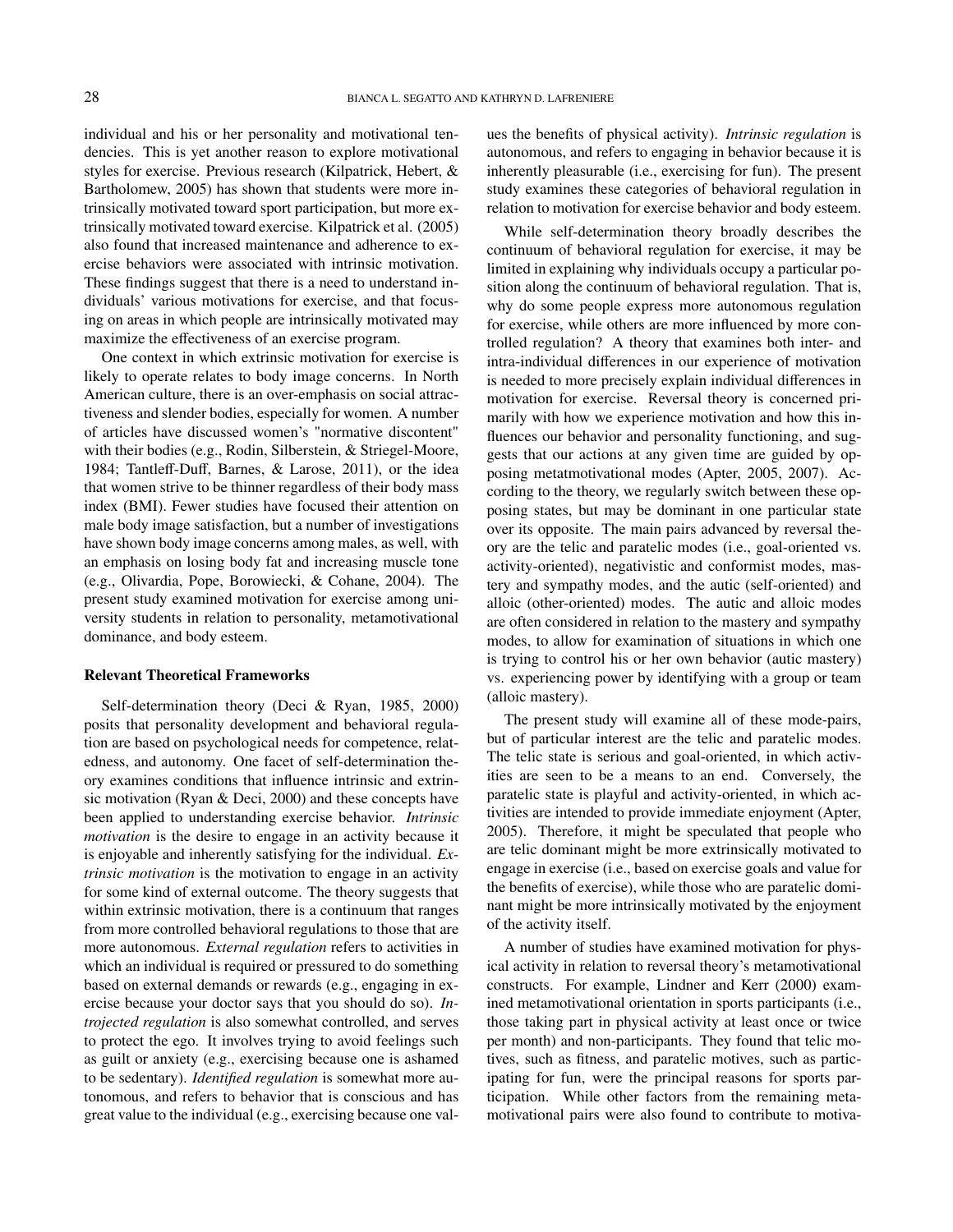tion for sports, fitness and enjoyment had the greatest impact. In studies of large samples of schoolchildren and firstyear university students in Hong Kong, Lindner and Kerr (2000) found weak but consistent links between metamotivational dominance and motives for sport participation, with the strongest links between telic dominance and engaging in

Metamotivational dominance has also been examined in relation to eating disordered behavior and exercise dependence, both of which may be related to body esteem. Blaydon, Lindner, and Kerr (2002) examined metamotivational dominance in triathletes who were classified as having primary exercise dependence (engaging in excessive exercise, but without an eating disorder), secondary exercise dependence (exercise dependence that co-occurs with eating disordered behavior), and eating disordered (with no exercise dependence). Their findings indicated that, in general, triathletes tended to be dominant in the telic, conformist, autic, and mastery metamotivational modes. Individuals who were characterized by secondary exercise dependence (i.e., comorbid with eating disordered behavior) were significantly higher in telic dominance than the primary exercise dependence group. In addition, mastery dominance was higher in the groups that were characterized by eating disordered behavior than in the non-eating disordered groups.

sports for serious-minded reasons.

#### The Present Study

The present study sought to examine reversal theory's metamotivational modes in conjunction with exercise motives based on self-determination theory, to develop a fuller picture of student exercise motivation and its consequences. Specifically, the following research questions were explored: 1) Do students who exercise regularly differ from lowfrequency exercisers in metamotivational dominance and exercise motivation? 2) Which personality variables, exercise motives, and metamotivational modes significantly predict body esteem in low-frequency and high-frequency exercisers? A secondary aim of the present investigation was to explore connections between motivational constructs derived from self-determination theory and metamotivational dominance.

#### Method

#### **Participants**

A total of 106 undergraduate student participants ranging from age 17 to 27 ( $M = 21.01$ ,  $SD = 2.16$ ) were recruited from the University of Windsor. The sample was comprised of 75 females (70.8%) and 31 males (29.2%). Detailed demographic characteristics of the sample are shown in Table 1. Fifty-five participants were recruited through the Psychology Department participant pool and 51 were recruited from the student fitness center. Students received one bonus point toward their grade in any applicable psychology course in exchange for their participation. The study was cleared by the University of Windsor Psychology Research Ethics Board and all participants were treated in accordance with the ethical principles of the Canadian Psychological Association and the American Psychological Association.

#### **Measures**

Body Weight and Image Self Esteem (B-WISE). The B-WISE (Awad & Voruganti, 2004) is a 12-item self-report measure in which participants respond on a 3-point Likert scale ("never", "sometimes", and "all the time") that assesses body weight and its psychosocial consequences. Negatively worded items were re-coded so that a high score reflects higher body esteem. The B-WISE was originally developed to assess the impact of weight fluctuation caused by psychotropic drug use, but its items are sufficiently general as to allow for its use in non-clinical populations. The B-WISE showed satisfactory internal consistency and test-retest reliability in validation samples, as well as strong discriminant validity between groups based on BMI scores (Awad & Voruganti, 2004). The B-WISE was used as a brief, unidimensional measure of body esteem, and was found to show good internal consistency (Cronbach's alpha = .80) in the present investigation.

Behavioral Regulation in Exercise Questionnaire (BREQ). The Behavioral Regulation in Exercise Questionnaire was developed by Mullan, Markland and Ingledew (1997). It contains four subscales that measure external, introjected, identified, and intrinsic regulation of exercise behavior. The original questionnaire included 15 self-report items. It was modified for the present study to include an extra four items targeting additional extrinsic motivations (i.e., exercising to become more attractive, to increase muscle mass, for health reasons, and to lose weight). Participants responded to the items on a 4-point Likert scale ranging from 0 (not true for me) to 4 (very true for me). Previous studies have supported the multidimensional structure of the BREQ and have provided evidence of its reliability and validity across gender and individual exercisers versus non-exercisers (Wilson & Rodgers, 2004), and the measure has also been used successfully with college student participants in previous research (e.g., Sidman, Fiala, & D'Abundo, 2011). Internal consistency (Cronbach's alpha) of the BREQ subscales was found to be strong in the present study: extrin- $\text{sic} = .89$ , introjected = .81, identified = .85, and intrinsic = .94.

Motivational Style Profile (MSP). The Motivational Style Profile (Apter, Mallows, & Williams, 1998) is composed of 70 items in which responses are completed on a 6-point Likert scale, ranging from 1 (never) to 6 (always). The MSP contains subscales that allow for the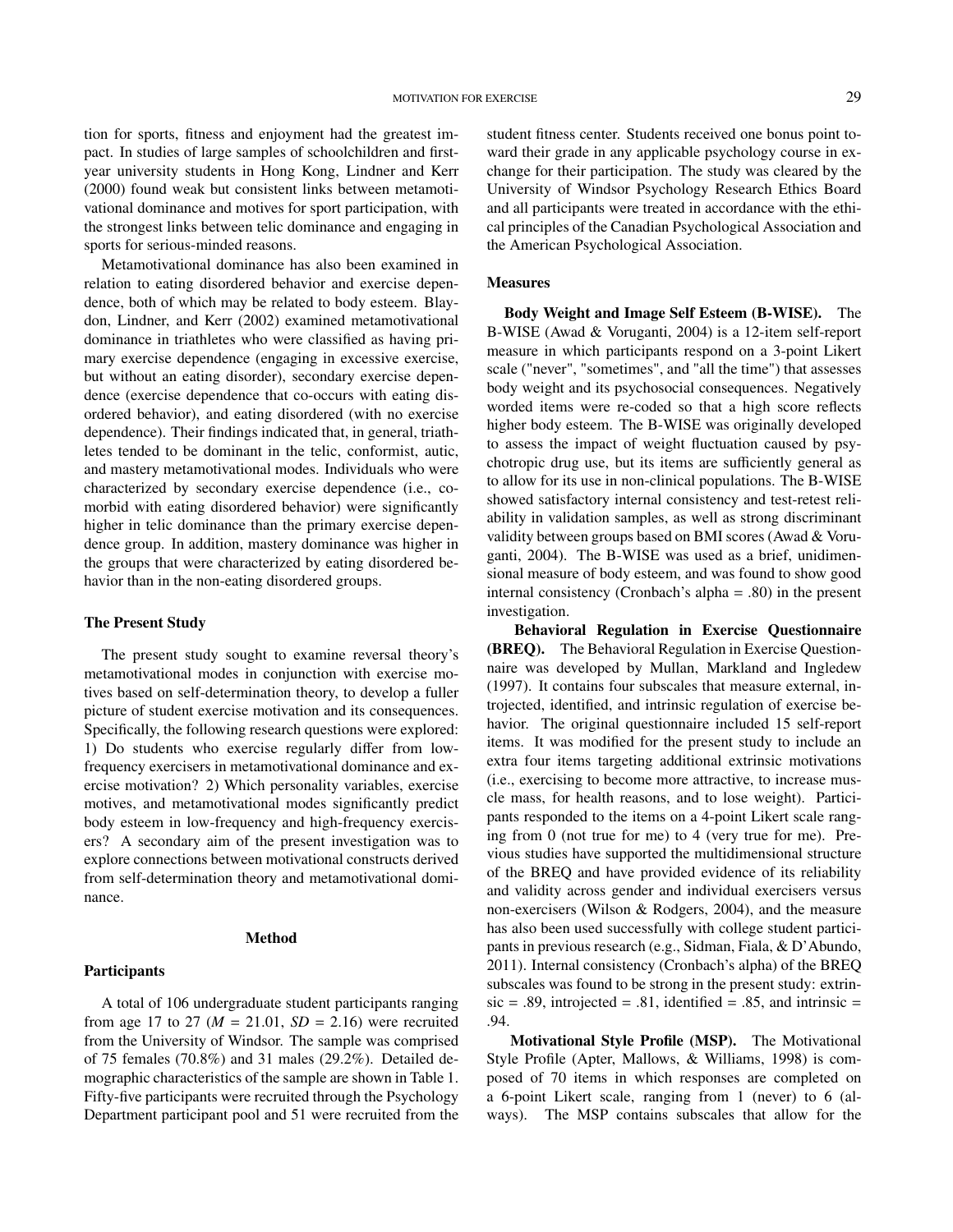#### 30 BIANCA L. SEGATTO AND KATHRYN D. LAFRENIERE

| Characteristic                   | $\boldsymbol{n}$ | $\%$ | $\boldsymbol{M}$ | SD   | Range         |
|----------------------------------|------------------|------|------------------|------|---------------|
| Gender                           |                  |      |                  |      |               |
| Males                            | 31               | 29.2 |                  |      |               |
| Females                          | 75               | 70.8 |                  |      |               |
| Age                              | 106              |      | 21.01            | 2.16 | $17.0 - 27.0$ |
| Ethnicity                        |                  |      |                  |      |               |
| White/European/Canadian          | 87               | 82.1 |                  |      |               |
| Black/African/Caribbean          | 9                | 8.5  |                  |      |               |
| East Asian                       | 5                | 4.7  |                  |      |               |
| Middle Eastern                   | 4                | 3.8  |                  |      |               |
| Aboriginal/ Metis/ First Nations | 1                | 0.9  |                  |      |               |
| Year in University               |                  |      |                  |      |               |
| 1st                              | 21               | 19.8 |                  |      |               |
| 2nd                              | 25               | 23.6 |                  |      |               |
| 3rd                              | 23               | 21.7 |                  |      |               |
| 4th or higher                    | 37               | 34.9 |                  |      |               |
| Academic Major                   |                  |      |                  |      |               |
| Psychology                       | 35               | 33.0 |                  |      |               |
| Other Arts & Social Sciences     | 25               | 23.6 |                  |      |               |
| Science                          | 14               | 13.2 |                  |      |               |
| <b>Business</b>                  | 9                | 8.5  |                  |      |               |
| <b>Human Kinetics</b>            | 8                | 7.5  |                  |      |               |
| Nursing                          | 7                | 6.6  |                  |      |               |
| Engineering                      | 5                | 4.7  |                  |      |               |
| Undeclared                       | 3                | 2.8  |                  |      |               |
| Body Mass Index (BMI)            | 105              |      | 23.51            | 4.01 | $17.1 - 36.7$ |

Table 1 *Participant Demographic Characteristics (N* = *106)*

measurement of dominance in the major metamotivational modes posited by reversal theory (telic/paratelic, negativistic/conformist, mastery/sympathy, and autic/alloic). In addition, the autic/alloic modes can be considered in combination with the mastery/sympathy modes, to allow for the examination of autic-sympathy and autic-mastery modes (Apter & Desselles, 2001). A dominance score is derived for each of these pairs of modes by subtracting the score for the second mode within a pair from the first (e.g., telic dominance is derived from the telic score minus the paratelic score). Previous studies have shown adequate internal consistency of most MSP subscales, and the measure's construct validity has been supported in many previous investigations (e.g., Lafreniere & Cramer, 2006). In the present investigation, Cronbach's alpha coefficients were found to be adequate, ranging from .66 for the autic mastery and alloic sympathy subscales to .88 for alloic mastery.

Big Five Inventory–10 (BFI-10). The BFI-10 (Rammstedt & John, 2007) is an abbreviated version of the Big Five Inventory (John, Donahue, & Kentle, 1991). It contains 10 items that measure the Big Five factors of personality: neuroticism, extraversion, openness, agreeableness, and conscientiousness. Participants respond to items that conclude the statement "I see myself as someone who..." on a 5-point Likert scale ranging from 1 (disagree strongly) to 5 (agree strongly). The BFI-10 showed strong convergent validity, based on correlations with full-length Big Five measures, and excellent discriminant validity in standardization samples, and was chosen as a brief measure of Big Five personality factors in the present investigation based on its convergence with lengthier measures of the same personality constructs.

Background Questionnaire. The background questionnaire was comprised of questions to discern basic demographic data. It included questions regarding the participant's age, gender, cultural or ethnic background, student status, major, year in program, and employment status. Height and weight were also included in order to calculate BMI, as well as an assessment of level of exercise participation. There was also an open ended question asking about preferred style of exercise.

#### Procedure

Participants registered with the psychology participant pool were able to view available sessions and sign up for the study once it was posted online. These participants com-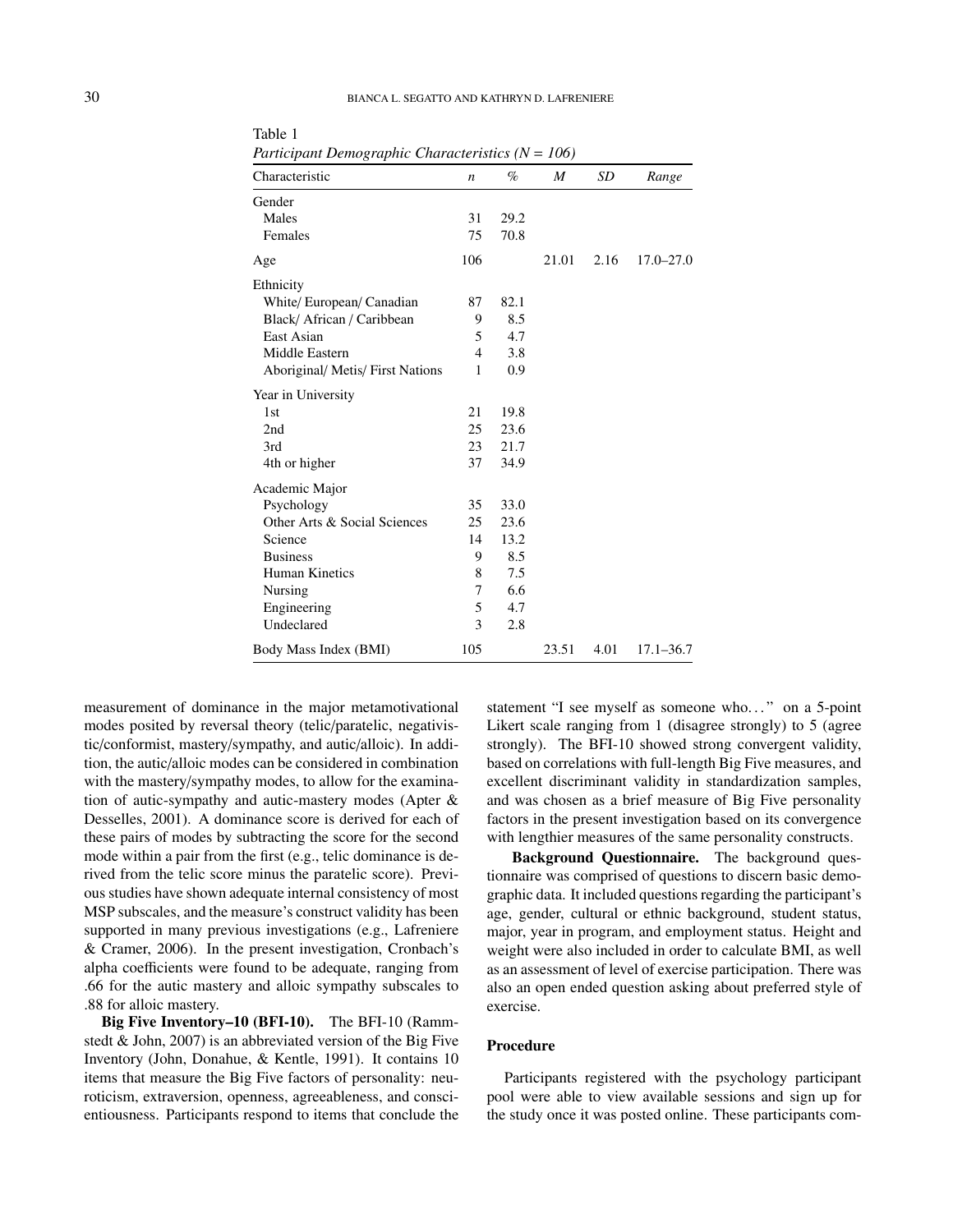|                                | Low Frequency<br>Exercisers |      | <b>High Frequency</b><br>Exercisers |      |            |
|--------------------------------|-----------------------------|------|-------------------------------------|------|------------|
| Measure                        | M                           | SD   | M                                   | SD   | t          |
| <b>B-WISE</b>                  | 21.51                       | 3.02 | 21.82                               | 2.90 | $-0.55$    |
| <b>BREO</b>                    |                             |      |                                     |      |            |
| Extrinsic                      | 2.80                        | 3.20 | 2.43                                | 3.40 | 0.58       |
| Introjected                    | 3.93                        | 3.54 | 5.65                                | 2.70 | $-2.80**$  |
| Identified                     | 8.53                        | 3.54 | 13.43                               | 2.24 | $-8.44***$ |
| Intrinsic                      | 8.53                        | 4.16 | 12.89                               | 3.14 | $-6.05***$ |
| Telic Dominance                | 4.04                        | 4.95 | 1.51                                | 6.29 | $2.31*$    |
| <b>Negativism Dominance</b>    | $-6.89$                     | 6.28 | $-5.35$                             | 6.82 | $-1.21$    |
| <b>Autic Mastery Dominance</b> | $-0.76$                     | 4.91 | $-0.08$                             | 4.10 | $-0.78$    |
| Alloic Mastery Dominance       | $-1.91$                     | 2.72 | $-1.67$                             | 2.71 | $-0.46$    |
| Neuroticism                    | 6.02                        | 1.95 | 5.47                                | 2.05 | 1.41       |
| Extraversion                   | 6.51                        | 1.61 | 6.98                                | 1.89 | $-1.38$    |
| <b>Openness</b>                | 6.91                        | 1.83 | 7.12                                | 1.56 | $-0.63$    |
| Agreeableness                  | 7.38                        | 1.57 | 7.39                                | 1.64 | $-0.03$    |
| Conscientiousness              | 7.36                        | 1.57 | 7.25                                | 1.44 | 0.37       |

*Characteristics of Low and High Frequency Exercisers (N* = *106)*

*Note.* B-WISE = Body Weight and Image Self Esteem Questionnaire, BREQ = Behavioural Regulation in Exercise Questionnaire

\**<sup>p</sup>* < .05 \*\**<sup>p</sup>* < .01 \*\*\* *<sup>p</sup>* < .<sup>001</sup>

pleted the study in small groups of 4 to 8 participants in research rooms in the psychology department. Participants recruited through the student fitness center were provided with a small area in the lobby of the fitness center in which they could complete their questionnaire. All participants were given a brief overview of the study and then completed an informed consent form prior to filling out the questionnaire. Participants then received a packet containing the BFI–10, the B-WISE, MSP, BREQ and demographic questions. The entire process took participants approximately 30 minutes to complete, on average.

Table 2

#### Data Analysis

Based on reported level of exercise, participants were classified into two groups: low-frequency exercisers (operationally defined as two or fewer times per week) and highfrequency exercisers (three or more times per week). This classification is consistent with groupings used in some previous research that have shown meaningful differences between low- and high-frequency exercisers on a number of motivational and exercise behaviors (e.g., Gammage, Hall, & Martin Ginis, 2004; Rodgers & Gauvin, 1998). High- and low-frequency exercisers were then compared on all measures through a series of *t*-tests and separate correlational analyses. Correlations among all scale measures were examined. Of particular interest were the correlations between body esteem and measures of motivation for exercise, metamotivational dominance, and personality, as well as other correlations involving metamotivational dominance. Based on the correlations, predictors of body esteem were identified and multiple regression analyses were run with body esteem as the outcome variable.

#### **Results**

Internal consistency reliability (Cronbach's alpha) was calculated for all scales and subscales, as reported in the measures section, above. Since the BFI-10 subscales were comprised of only two items per subscale, their internal consistency reliability was not assessed. All other scales and subscales yielded adequate internal consistency reliability, with Cronbach's alpha coefficients ranging from .66 (for autic mastery and alloic sympathy) to .94 for intrinsic motivation on the BREQ.

Descriptive statistics on exercise frequency revealed that 52% of participants were considered low-frequency exercisers and 48% were classified as high-frequency exercisers. High-frequency exercisers were more likely to be in their upper years of university (i.e., 3rd or 4th year of university) than low-frequency exercisers,  $t(104) = -2.95$ ,  $p < .01$ . Table 2 shows a comparison of low-frequency exercisers and high-frequency exercisers on body esteem, BREQ motivation subscales, and metamotivational dominance and personality measures. There were no significant differences between low- and high- frequency exercisers on BMI or on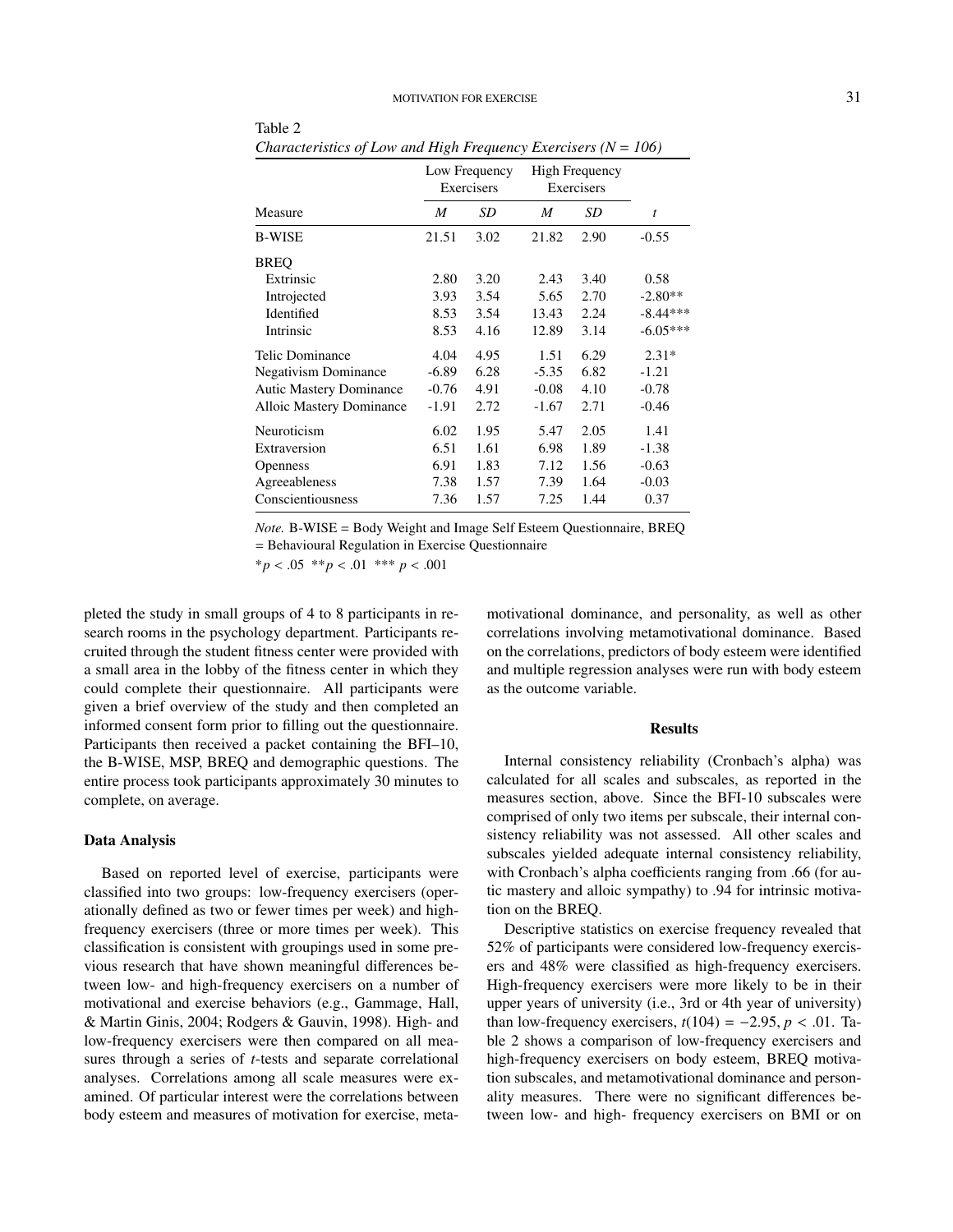$T_{21}1.1.3$ 

B-WISE body esteem. High-frequency exercisers reported higher levels of identified motivation  $t(104) = -8.44$ ,  $p <$ .001, introjected motivation *<sup>t</sup>*(104) <sup>=</sup> <sup>−</sup>2.80, *<sup>p</sup>* < .01, and intrinsic motivation  $t(104) = -6.05$ ,  $p < .001$ . High-frequency exercisers tended to be higher in paratelic dominance than low-frequency exercisers,  $t(104) = 2.31$ ,  $p < .05$ . No significant differences by high and low exercise groups were observed for the other metatmotivational modes, or for the Big Five personality dimensions.

Due to the differences between low- and high-frequency exercisers, correlational analyses and regression analyses to predict body esteem were run separately for low and high frequency exercisers. Significant negative correlates of body esteem among low- frequency exercisers were BMI (*r* = <sup>−</sup>.53, *<sup>p</sup>* < .001), neuroticism (*<sup>r</sup>* <sup>=</sup> <sup>−</sup>.49, *<sup>p</sup>* < .01), extrinsic motivation  $(r = -.40, p < .01)$ , and introjected motivation  $(r = -.34, p < .05)$ , while autic mastery dominance was positively correlated with body esteem  $(r = .33, p < .05)$ . Among high-frequency exercisers, significant negative correlates of body esteem were neuroticism  $(r = -.37, p < .01)$ , extrinsic motivation ( $r = -.41$ ,  $p < .01$ ), and telic dominance  $(r = -.35, p < .05)$ , while intrinsic motivation  $(r = .42, p <$ .01) and negativism dominance  $(r = .30, p < .05)$  were positively associated with body esteem.

To address which variables were significant predictors of body esteem, regression analyses with body esteem as the criterion variable were conducted separately for the low and high exercise groups. The significant correlates of body esteem identified in the correlational analyses described above were entered as predictor variables into standard regression analyses. The final regression models are presented in Table 3. The regression analysis for low-frequency exercisers was significant,  $R^2 = .50, F(5, 48) = 9.52, p < .001$ . Ex-<br>amination of the squared semi-partial correlation coefficients amination of the squared semi-partial correlation coefficients (*sr*<sup>2</sup> ) indicates that for low- frequency exercisers, higher BMI  $(sr^{2} = .16)$  and neuroticism  $(sr^{2} = .06)$  were significant predictors of low body esteem, accounting for 16% and 6% of the variance in body esteem, respectively. The regression model for high-frequency exercisers was also significant,  $R^2 = .36, F(5, 45) = 5.03, p < .01$ . For the high-<br>frequency exercise group neuroticism  $(r^2 - 06)$  and exfrequency exercise group, neuroticism  $(sr^2 = .06)$  and extrinsic motivation ( $sr^2 = .06$ ) were predictive of lower body esteem, with each of these significant predictors accounting for 6% of the variance in this outcome variable.

Additional correlational analyses were run on the full sample  $(N = 106)$  to examine associations between metamotivational dominance and the measures of exercise motivation and Big Five personality constructs. Telic dominance was found to be positively associated with conscientiousness  $(r = .30, p < .01)$  and negatively related to extraversion  $(r =$ <sup>−</sup>.45, *<sup>p</sup>* < .001), identified motivation (*<sup>r</sup>* <sup>=</sup> <sup>−</sup>.34, *<sup>p</sup>* < .001), and intrinsic motivation for exercise  $(r = -.43, p < .001)$ . Negativism dominance was positively correlated with ex-

| rapie 5 |                                                       |  |  |
|---------|-------------------------------------------------------|--|--|
|         | <b>Final Regression Models Predicting Body Esteem</b> |  |  |

| Predictor                            | B       | t               | $sr^2$ | $R^2$    |
|--------------------------------------|---------|-----------------|--------|----------|
| Low-Frequency Exercisers $(n = 54)$  |         |                 |        |          |
| <b>BMI</b>                           | -.42    | $-3.95***$      | .16    | $.50***$ |
| Neuroticism                          | $-.28$  | $-2.45**$       | .06    |          |
| <b>Extrinsic Motivation</b>          |         | $-15 - 1.33$    | .02    |          |
| Introjected Motivation               |         | $-.12$ $-.1.06$ | .01    |          |
| Autic Mastery Dominance 11           |         | 0.97            | .01    |          |
| High-Frequency Exercisers $(n = 51)$ |         |                 |        |          |
| Neuroticism                          | $-27$   | $-2.13*$        | .06    | $.36**$  |
| <b>Extrinsic Motivation</b>          | $-.27$  | $-2.01*$        | .06    |          |
| Intrinsic Motivation                 | $.23 -$ | 1.65            | .04    |          |
| Telic Dominance                      | $-0.00$ | $-0.01$         | .00    |          |
| <b>Negativism Dominance</b>          | .16     | 0.93            | .01    |          |

*Note.*  $sr^2$  = squared semi-partial correlation coefficient \**<sup>p</sup>* < .05 \*\**<sup>p</sup>* < .01 \*\*\* *<sup>p</sup>* < .<sup>001</sup>

traversion  $(r = .43, p < .001)$ , and negatively associated with agreeableness ( $r = -.26$ ,  $p < .01$ ) and conscientiousness (*<sup>r</sup>* <sup>=</sup> <sup>−</sup>.23, *<sup>p</sup>* < .05). Autic mastery dominance was negatively related to neuroticism ( $r = -.24, p < .05$ ) and introjected motivation for exercise  $(r = -.32, p < .01)$ .

#### Discussion

Findings of the present investigation indicated a number of significant differences between low-frequency and highfrequency exercisers. Students who reported exercising more often tended to be in their upper years of study, and were more paratelic dominant than low-frequency exercisers. No significant differences were observed for extrinsic motivation, but high-frequency exercisers tended to be higher in introjected, identified, and intrinsic regulation of exercise behavior, generally showing a more autonomous style of motivation.

Among low-frequency exercisers, the strongest predictors of low body esteem were having a higher BMI and being higher in neuroticism. Autic mastery dominance was found to be associated with higher body esteem in this group, but was overshadowed in the regression model by the influences of BMI and neuroticism. Extrinsic and introjected motivations were also negatively correlated with body esteem, among individuals in the low-frequency group, but were not significant predictors in the regression.

High-frequency exercisers who were high in neuroticism showed poorer body esteem, as did those who were higher in extrinsic motivation for exercise. Among high-frequency exercisers, telic dominance was negatively related to body esteem, while negativism dominance was positively correlated with body esteem, but these metamotivational variables did not emerge as significant predictors in the final regression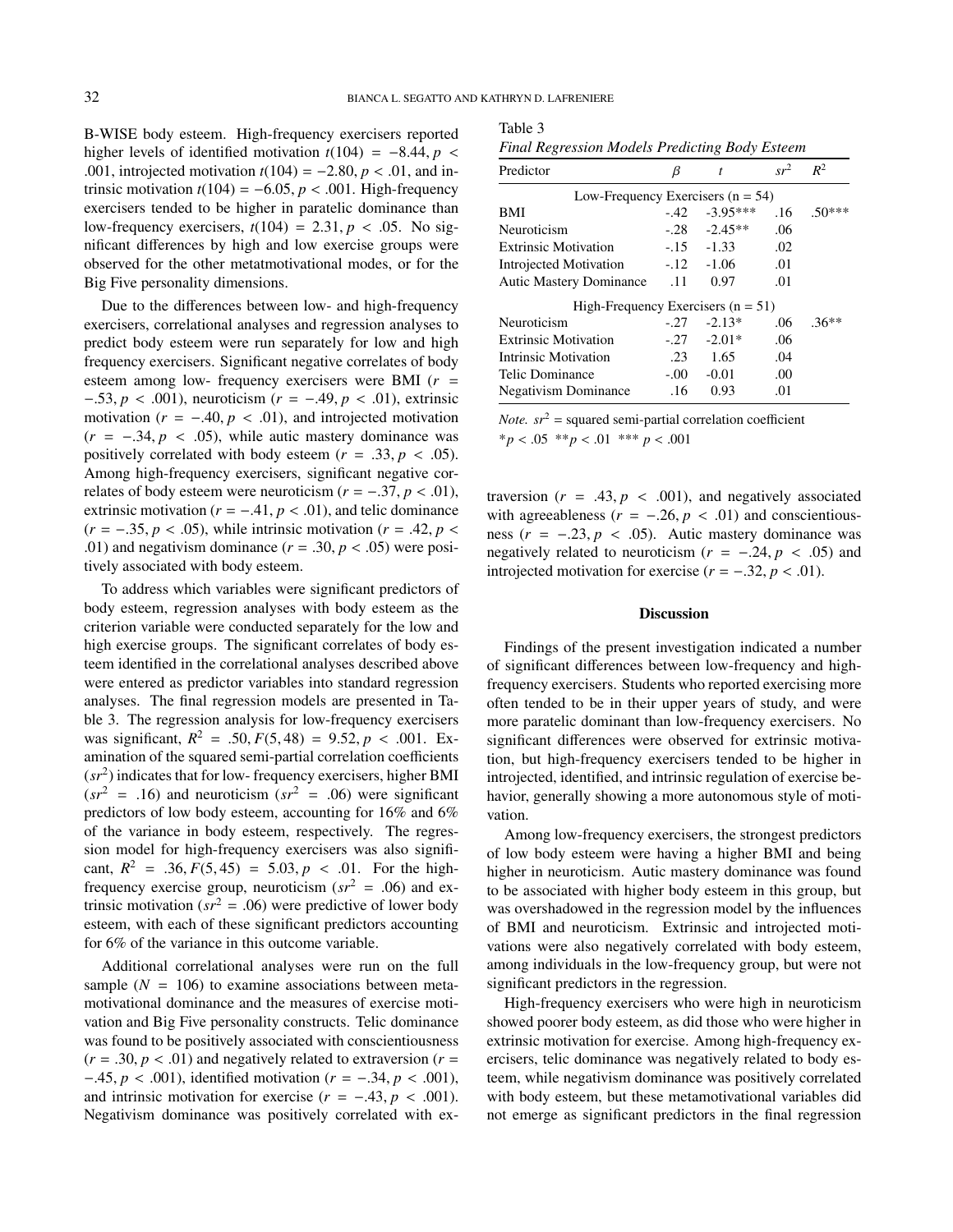model. Intrinsic motivation was also negatively correlated with body esteem in this group.

Individuals who exercise with goals such as losing weight and gaining muscle mass are generally conscious of their efforts and the progress toward achieving their goal. This is characteristic of a telic dominant metamotivational style, in which individuals are very goal oriented and achieving the goal is a higher priority than the activity itself. Interestingly, when comparing frequency of exercise, it was found that low-frequency exercisers scored higher in telic dominance than high-frequency exercisers. This suggests that high-frequency exercisers may be more paratelic dominant. Perhaps the reason for this is that individuals who genuinely enjoy exercising do it more often because it brings them pleasure, and it is not simply a means to an end. Consistent with this line of reasoning is the finding that high-frequency exercisers also scored significantly higher on autonomous regulation (i.e., identified motivation and intrinsic motivation), in comparison to low-frequency exercisers, although the highfrequency group also scored higher on introjected motivation, which is a controlled regulation. Over all, then, the high frequency exercisers appear to have been engaging in more frequent physical activity because of an orientation to exercise that was less contingent on external consequences or pressures, and more concerned with autonomous satisfaction of internal needs.

Interestingly, there were no significant differences between low- and high-frequency exercisers on body esteem in the present investigation. This could be related to the fact that the two groups did not differ significantly in terms of BMI. BMI was a strong predictor of negative body esteem in the low-frequency exercise group, but was not significantly related to body esteem in the high-frequency exercise group. A possible reason for this finding is that the high-exercise group likely contained some very athletic individuals who exercised considerably more than twice per week, and whose activities included strength training exercises to build muscle mass. BMI is thought to be a poor measure of body composition in athletes, in that it can lead to overestimating body fat due to increased muscle mass (Burkhauser & Cawley, 2008). Thus, it is unsurprising that BMI was a more influential predictor of body esteem in the low-frequency exercise group, which is less likely to contain highly muscular athletes.

Extrinsic motivation was found to be a negative predictor of body esteem in the high-frequency exercise group. Individuals who exercise three or more times per week and are satisfied with their body image are likely to be motivated by factors that are not extrinsic. Perhaps those who are satisfied with their body image are more likely to exercise regularly because they are not using exercise as a tool to achieve a specific goal. For these individuals exercise may be rewarding and therefore leisure time is highly anticipated. Extrinsically motivated individuals are interested in the results of their efforts and may become discouraged if they are not achieving their results, or doing so as quickly as they had anticipated. Those who exercise for intrinsic reasons will likely find it immediately rewarding because they enjoy engaging in the behavior, and this might lead to a more regular and persistent pattern of exercise.

Neuroticism was predictive of body image dissatisfaction in both exercise groups. In the low-frequency exercise group, neuroticism was positively associated with extrinsic motivation and introjected motivation. This suggests that individuals high in neuroticism experienced more controlled regulation of exercise in this group, likely engaging in exercise because of anxiety and guilt associated with not exercising, rather than for positive and pleasurable reasons. In general, neuroticism is associated with a tendency toward negative affect in self-report measures (Watson & Pennebaker, 1989) and this might have resulted in individuals who were higher in neuroticism reporting poorer body esteem across both groups.

The present study also revealed some interesting associations between metatmotivational constructs from reversal theory and dimensions of behavioral regulation of exercise based on self-determination theory. Paratelic dominance was found to be associated with both identified and intrinsic motivation for exercise, indicating that those who are paratelic dominant tend to have more autonomous regulation of exercise behavior. Autic mastery dominance was associated with introjected motivation for exercise, which represents a more controlled motivational style. Considering the connections between metamotivational styles and exercise motivation can extend our ability to tailor exercise interventions to more effectively meet the needs of individual exercisers, as will be discussed below.

#### Implications and Future Research Directions

Understanding motivations for exercise is imperative in helping people adopt an active lifestyle. Initiating an exercise program is only the beginning; ensuring adherence to such a lifestyle must also be considered. Extrinsic motivations dominate in the initiation of a program but it is intrinsic motives that are important for maintaining it (Ingledew, Markland, & Medley, 1998; Wilson, Mack & Gratton, 2008). When designing a physical activity program at any level, there should be consideration as to whether its focus is on exercise behaviors or sport participation. Personal investment and satisfaction with exercise have been found to be strong in predicting adherence. Furthermore, the desire to perform exercise has been shown to predict greater frequency of performing the behaviors (Wilson, Rodgers, Carpenter, Hall, Hardy, & Fraser, 2004). An awareness of the reasons for an individual's initiation and adherence to exercise is fundamental when promoting healthy active living in a large population. Instead of focusing on a rigid exercise regimen as the only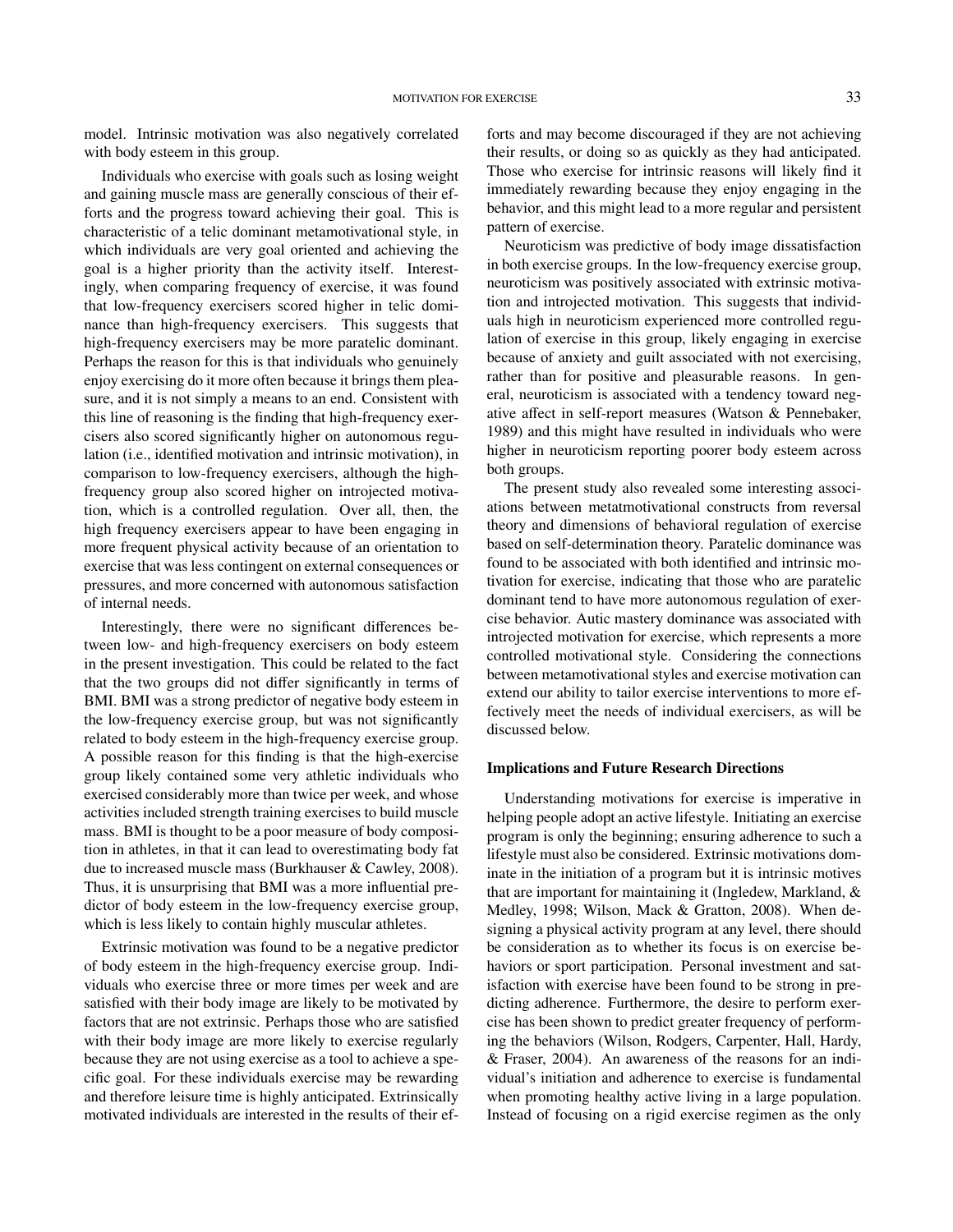method, people should be presented with a variety of options. Since individuals have diverse personalities, the same style of exercise will not appeal to everyone.

Intrinsic motivation appears to be a stronger predictor of exercise adherence than other types of motivation (Wilson et al., 2004). This is not to say that individuals who exercise with specific goals do not adhere to exercise; being able to track progress may maintain motivation. However, setting goals and not achieving them can lead to a sense of failure and discouragement. To protect against such negative consequences it is crucial for individuals to find alternative styles of exercise that they enjoy doing. In an effort to promote positive health behaviors there needs to be an increased awareness of personality factors and motivations for exercise. People are interested in exercise for different reasons; some do it for the health benefits, others to change their physical appearance and others do it because it is fun. It is important for health promoters to be cognizant of the various forms of exercise that may be of interest to different individuals. Some prefer attending an exercise facility, while others prefer organized sports. Individuals and their personality characteristics will determine what style of exercise they prefer, but previous studies have found a link between intrinsic motivation and sport participation (Kilpatrick et al., 2005). These findings suggest that including sports activities in health promotion programs may be valuable to increasing individuals' participation in exercise activities.

In order to maximize the effectiveness of exercise programs, it is a key initiative to discover what form of exercise has intrinsic value to the individual. There can be immense variation in what form of physical activity might have intrinsic value for a particular person, including participation in sports, attending a fitness facility, and engaging in home fitness. Findings in this study demonstrated that low-frequency exercisers were likely to have telic dominant metamotivational styles. It may be practical for exercise coordinators to create programs that are better tailored to the specific motivational needs of their telic dominant clients, by applying the goal-oriented aspects of a telic motivational style to exercise and health promotion. For example, exercise programs can include an initial session where a health assessment is conducted and the individual is also tested on their maximum ability on certain exercises. The health professional might then discuss the individual's personal goals as well as implement a series of goals that the professional deems appropriate. Smaller incremental goals should be used to build up to the ultimate goal. There should be an ideal timeline for completing each goal. Including progress evaluations by the coordinator, with regards to the program, will help to ensure that individuals are continuing to advance. This also provides an opportunity for the program coordinators to ensure the maintenance of proper techniques. Telic dominant individuals are highly focused on setting and achieving goals.

A program such as this would allow individuals to track their personal progress and maintain a continuous effort to achieve goals. The impact that such a program would have on adherence is uncertain. Future research must focus on metamotivational and personality factors in relation to exercise adherence. Nonetheless, creating a range of fitness programs that are adaptable to different personality types and motivational styles is fundamental in the effort to increase exercise participation.

#### References

- Apter, M.J. (2005). *Personality dynamics: Key concepts in reversal theory.* Loughborough, UK: Apter International Ltd.
- Apter, M. J. (2007). *Reversal theory: The dynamics of motivation, emotion and personality* (2nd ed.). Oxford, England: Oneworld Publications.
- Apter, M. J., & Desselles, M. (2001). Reversal theory measures. In M. J. Apter (Ed.), *Motivational styles in everyday life: A guide to reversal theory* (pp. 55-76). Washington, DC: American Psychological Association.
- Apter, M. J., Mallows, R., & Williams, S. (1998). The development of the Motivational Style Profile. *Personality and Individual Di*ff*erences, 24*(1), 7-18. doi: 10.1016/S0191- 8869(97)00148-7
- Awad, A.G., & Voruganti, L.N.P. (2004). Body weight, image & self-esteem evaluation questionnaire: Development and validation of a new scale. *Schizophrenia Research, 70*(1), 63-67. doi: 10.1016/j.schres.2003.12.004
- Barnes, P. (2010). *Physical activity among adults: United States, 2000 and 2005*. NCHS Health E-Stat. Retrieved from: http://www.cdc.gov/nchs/data/hestat/physicalactivity/physicalactivity.htm
- Blaydon, M. J., Lindner, K. J., & Kerr, J. H. (2002). Metamotivational characteristics of eating-disordered and exercise-dependent triathletes: an application of reversal theory. *Psychology of Sport and Exercise, 3*(3), 223-236. doi: 10.1016/S1469-0292(01)00021-8
- Burkhauser, R. V., & Cawley, J. (2008). Beyond BMI: The value of more accurate measures of fatness and obesity in social science research. *Journal of Health Economics, 27*(2), 519-529. doi: 10.1016/j.jhealeco.2007.05.005
- Deci, E. L., & Ryan, R. M. (1985). The general causality orientations scale: Self- determination in personality. *Journal of Research in Personality, 19*, 109-134.
- Deci, E. L., & Ryan, R. M. (2000). The "what" and "why" of goal pursuits: Human needs and the self-determination of behavior. *Psychological Inquiry, 11*, 227 -268.
- Gammage, K. L., Hall, C. R., Martin Ginis, K. A. (2004). Self-presentation in exercise contexts: Differences between high and low frequency exercisers. *Journal of Applied Social Psychology, 34*(8), 1638-1651.